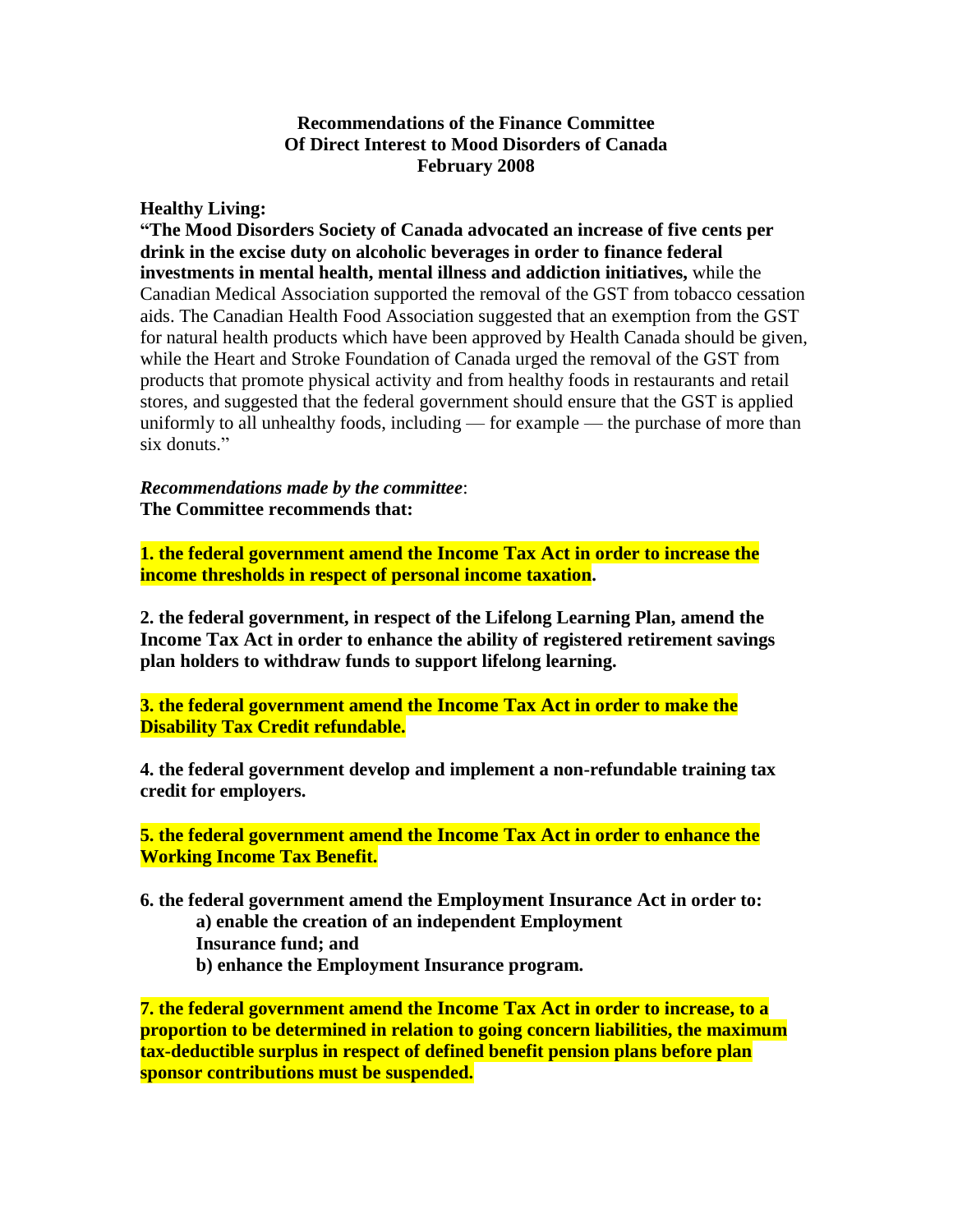**8. the federal government amend the Old Age Security Act in order to increase the income thresholds at which the amount of Guaranteed Income Supplement (GIS) benefits begins to be reduced or "clawed back."**

#### **"Charities and Volunteers**

Charities play an important role in Canadian society, contributing to our sense of community and providing goods and services that Canadians may otherwise expect from their governments. Witnesses provided the Committee with suggestions about how charitable giving by individuals and corporations could be enhanced, and the activities of volunteers recognized.

# **1. The Donations and Gifts Tax Credit**

A number of the Committee's witnesses supported changes that would make the federal donations and gifts tax credit more generous.

While Oxfam Canada advocated a larger and more flexible credit in order to encourage Canadians to give more generously, other witnesses were relatively more specific in their proposals. For example, such witnesses as the Calgary Chamber of Voluntary Organizations, Imagine Canada and Orchestras Canada proposed an increase, to 29%, in the rate for eligible donations less than \$201, a change which would result in a single credit rate of 29% for all eligible donations up to the maximum allowable level.

The Multiple Sclerosis Society of Canada urged the federal government to eliminate the requirement to mail tax receipts by first-class mail, which would result in reduced mailing costs, and to allow donors to claim donations for income tax purposes without providing receipts issued by a registered charity when donations are less than \$250. **The Mood Disorders Society of Canada suggested that individual taxpayers should be able, for taxation purposes, to carry forward and to carry backward their charitable donations for up to three years.**

Witnesses also commented on donations to non-governmental organizations (NGOs). The City of Charlottetown suggested that tax measures related to donations to NGOs should be enhanced, **while the Mood Disorders Society of Canada advocated an increase in the value of modest donations made to NGOs by a factor of 1.5 for purposes of the donations and gifts tax credit.**

Another witness, Derwyn Davies, suggested that corporate donations to "think tank" institutions, such as the Fraser Institute, should not be allowed to be deducted from income for tax purposes since, according to him, such institutions have unfair access to deliberations by the federal government and have influence over its decisions.

# **2. Donations and the Capital Gains Exemption**

A number of witnesses, including the Association of Fundraising Professionals, suggested to the Committee that capital gains resulting from the donation of appreciated land and real estate to charities should not be taxed. The Canadian Association of Gift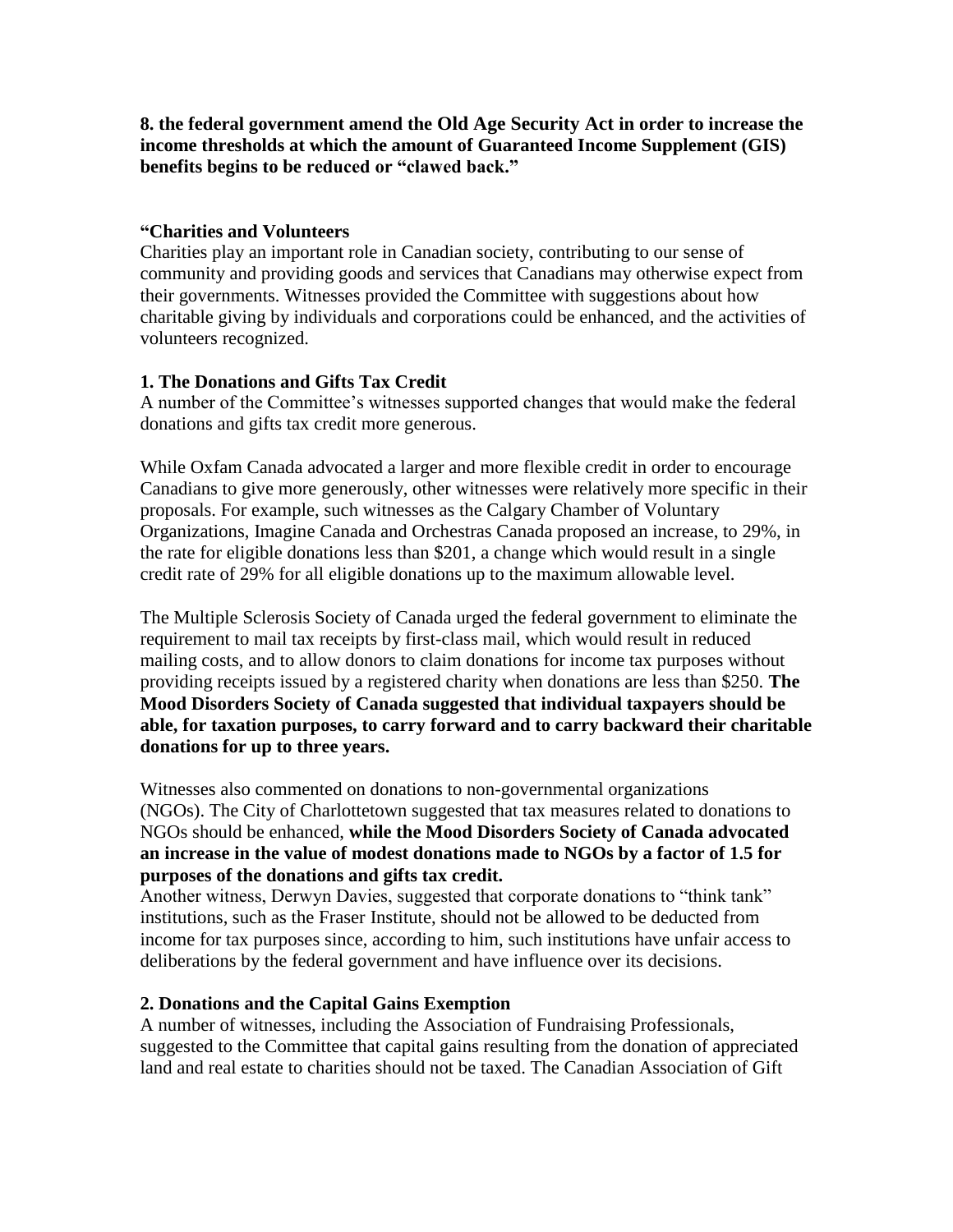Planners made a similar proposal, and noted that real estate is one of the most widely held asset classes in Canada but is rarely donated to charities. Moreover, the New Brunswick Non-profit Housing Association and the Poverty Reduction Coalition urged the elimination of capital gains taxation on real estate donations for affordable housing developments. Orchestras Canada supported the elimination of, or a reduction in, capital gains taxation applied to donations of stock in privately held companies to charities.

# **3. Charitable Remainder Trusts**

The Committee was told that, although discussions with the Department of Finance are continuing, Canadian law continues to be unclear with respect to the use of charitable remainder trusts. According to the Canadian Association of Gift Planners, the federal government should be urged to implement quickly any *Income Tax Act* changes that are needed to clarify the tax treatment of donations to such trusts.

### **4. Other Support for the Charitable Sector**

Witnesses, including Imagine Canada and Philanthropic Foundations Canada, advocated targeted tax measures to improve access by the charitable and not-for-profit sectors to debt financing from private sources, an option that is currently available in the United Kingdom. Moreover, the Sport Matters Group and the Canadian Sport Centre Calgary urged the federal government to institute tax incentives for private debt financing for notfor-profit sport associations seeking to secure capital for infrastructure projects.

World Vision Canada suggested that, in order to increase the financial resources available to charities and not-for-profit organizations, the federal government should increase the Goods and Services Tax rebate for charitable organizations and qualifying not-for-profit organizations.

# **5. Volunteers**

Witnesses also urged the federal government to implement tax measures related to volunteer activity. While the Independent Media Arts Alliance supported the creation of a tax credit to recognize and reward volunteer activity generally, the Canadian Association of Fire Chiefs commented specifically on volunteer firefighting activity. It suggested the creation of a volunteer firefighter tax credit equal to \$1,000 for 50 to 99 hours of volunteer firefighting activity, to \$2,000 for 100 to 199 hours, and to \$3,000 for 200 hours or more.

Furthermore, in order to encourage employers to permit their employees to become volunteer firefighters, it advocated a \$500 federal tax credit for employers for each employee actively serving as a volunteer firefighter or fire officer.

Moreover, the Heritage Trust of Nova Scotia spoke to the Committee about the expenses incurred by volunteers while performing non-paid activities, and suggested that since these expenses are similar to charitable donations, they should be recognized as such for purposes of taxation. Similarly, the Canadian Sport Centre Calgary and the Sport Matters Group advocated tax measures to support the training and development of community volunteers who coach, lead, officiate and govern sport in Canada.